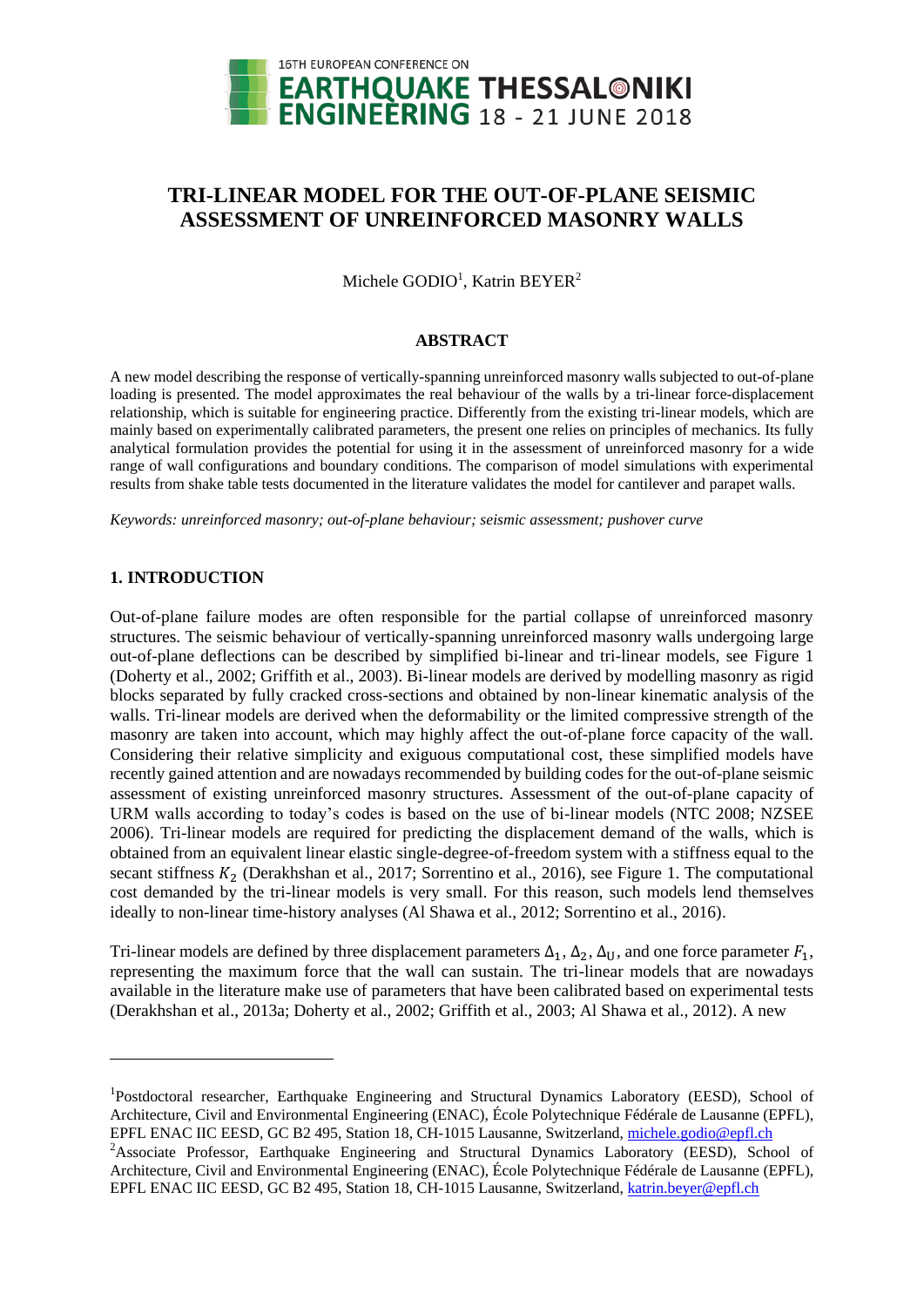

<span id="page-1-0"></span>Figure 1 Left: typical pushover curve of vertically-spanning URM walls. Right: bi- and tri-linear idealisations. From (Godio and Beyer, 2018).

formulation of the tri-linear model is developed in (Godio and Beyer, 2018) and herein presented. The formulation is an engineering approximation of the exact solution derived in (Godio and Beyer, 2017), where the analytical expression for the pushover curve of out-of-plane loaded vertically-spanning unreinforced masonry walls was found. The formulation obtained for the tri-linear model is therefore also analytical. It is based on a limited number of parameters, namely the wall slenderness ratio, the masonry elastic modulus and the ratio between the axial load and the Euler's critical load. The tri-linear model is benchmarked against results from experimental data. Its validation for URM walls that span vertically between two supports was presented in (Godio and Beyer, 2018). Herein, the validation is extended to cantilever or parapet walls.

# **2. TRI-LINEAR MODEL FOR URM PARAPETS**

[Figure 2](#page-2-0) illustrates a cantilever or parapet URM wall. These walls are usually represented as a rigid macroblock undergoing rocking. In this paper, the wall is represented as a deformable body in which, when the deflection increases, diffuse cracking occurs and progressively spreads in the regions of maximum bending moment.

The unreinforced masonry parapet is subjected to a vertical load  $O$ , denoting the overburden, and to an out-of-plane ground acceleration  $a_g(t)$  applied at the base of the parapet [\(Figure 2\)](#page-2-0). The top displacement Δ represents the displacement of the control point, at which the tri-linear single-degreeof-freedom system herein developed for the parapet wall refers to. A triangular inertia force distribution is assumed along the wall height [\(Figure 2\)](#page-2-0). This assumption has been corroborated by experimental observations from laboratory shake table tests (Giaretton et al., 2016; Graziotti et al., 2016; Griffith et al., 2004) and is justified for walls undergoing significant rocking (Doherty et al., 2002; Griffith et al., 2003). Its application to the tri-linear model herein presented has been validated in (Godio and Beyer, 2018) for URM walls that span vertically between two supports and is validated here for cantilever or parapet walls.

Writing D'Alembert's principle for the configuration depicted i[n Figure 2](#page-2-0) leads to the following equation of motion for the parapet wall (Griffith et al., 2003):

$$
\ddot{\Delta}(t) + \frac{c}{M}\dot{\Delta}(t) + \frac{3}{2}\frac{F(\Delta(t))}{M} = \frac{3}{2}a_g(t),\tag{1}
$$

where  $\Delta(t)$ ,  $\dot{\Delta}(t)$  and  $\ddot{\Delta}(t)$  are respectively the displacement, velocity and acceleration measured at the wall top,  $M$  is the total mass of the wall and  $C$  is the equivalent viscous damping factor. The tri-linear model makes use of an equivalent viscous damping with damping ratio  $c$ , resulting in the damping coefficient  $C = \sqrt{6MK_1c}$  (Griffith et al., 2003). The response  $F(\Delta(t))$  represents the forcedisplacement relationship of the URM parapet, when this latter is subjected to a horizontal uniformly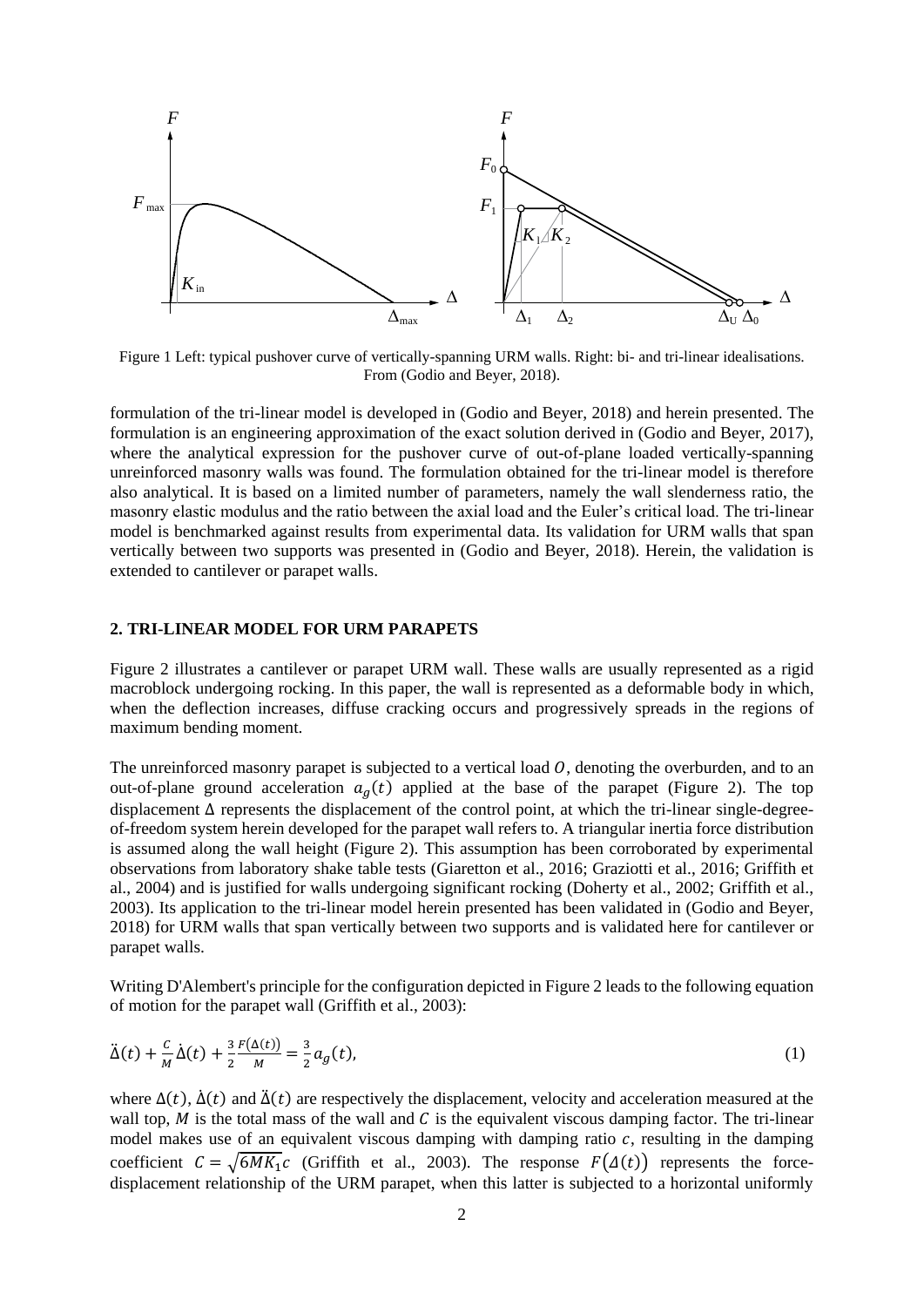

Figure 2 URM cantilever or parapet walls, from (Godio and Beyer, 2018).

<span id="page-2-0"></span>distributed load (Griffith et al., 2003). Its expression is herein given by the analytical relationship of the developed tri-linear model.

#### **3. FORMULATION**

The scheme used for the derivation of the tri-linear model is outlined. Equations refer to a wall with height  $H_w$ , length  $L_w$  and thickness  $t_w$ , subjected to a vertical load O and to its self-weight W. The elastic modulus of the masonry is  $E_m$  and its mass density is  $\rho$ . The moment of inertia of the uncracked cross-section of the parapet is  $I_w = L_w t_w^3 / 12$ .

# 1.1 *Bi-linear model parameters*  $F_0$  *and*  $\Delta_0$

The non-linear kinematic analysis gives the parameters  $F_0$  and  $\Delta_0$  of the bi-linear model that describes the rigid-body mechanism depicted in [Figure 2:](#page-2-0)

$$
F_0 = \frac{t_w}{H_w} (0 + W),\tag{2}
$$

and

$$
\Delta_0 = \frac{t_w}{2} \frac{\partial + W}{\partial + W/2}.\tag{3}
$$

The crack typically forms at the base of the cantilever, except for the presence of intermediate restraints located at higher levels, changes in the wall thickness or presence of weak mortar layers (Giaretton et al., 2016).

#### *1.2 Force parameter*

The plateau force  $F_1$  of the tri-linear model is equal to the maximum force  $F_{\text{max}}$  supported by the cantilever wall when this latter is subjected to a uniformly distributed load. This latter force can be expressed in terms of the  $F_{\text{max}}/F_0$  ratio (Godio and Beyer, 2017) and leads to the expression:

$$
\frac{F_1}{F_0} = 1 - \left(\frac{P}{P_{\rm E}}\right)^{0.4}.\tag{4}
$$

In the above equation:

$$
P = O + W \tag{5}
$$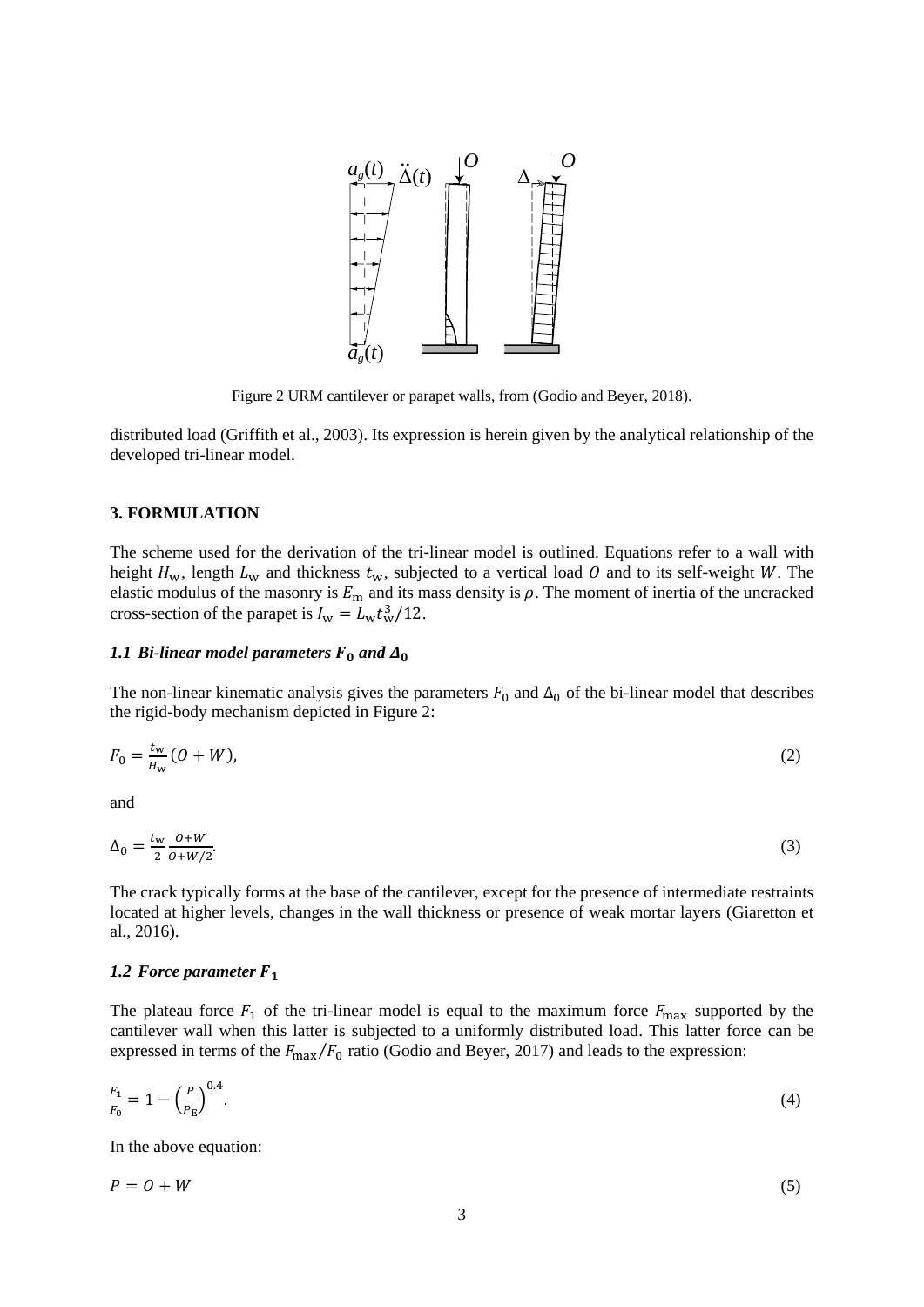and

$$
P_{\rm E} = \frac{\pi^2 E_{\rm m} I_{\rm w}}{4H_{\rm w}^2},\tag{6}
$$

denote respectively the effective axial load (Godio and Beyer, 2017) and the Euler's critical load of the wall.

#### *1.3 Initial stiffness*

The initial stiffness  $K_1$  of the first branch of the tri-linear model is set equal to:

$$
K_1 = 0.7K_{\rm in},\tag{7}
$$

where  $K_{\text{in}}$  is the initial stiffness of the wall derived from a geometrically non-linear Euler-Bernoulli beam with uncracked cross-sections (Godio and Beyer, 2018). In particular,  $K_{\text{in}}$  can be written as the product between the stiffness of a geometrically linear beam,  $K_{lin}$ , and the  $\Psi_K$ , a function embodying 2<sup>nd</sup> order effects (Godio and Beyer, 2018):

$$
K_{\rm in} = K_{\rm lin} \Psi_K. \tag{8}
$$

The stiffness  $K_{lin}$  is:

$$
K_{\rm lin} = \frac{8E_{\rm m}I_{\rm w}}{H_{\rm w}^3},\tag{9}
$$

and  $\Psi_K$  function can be approximated by:

$$
\Psi_{K} = 1 - \frac{P}{P_{E}},\tag{10}
$$

as demonstrated in (Godio and Beyer, 2018).

#### *1.4 Ultimate displacement*

The ultimate displacement  $\Delta_U$  is expressed as a ratio of the rigid-body displacement  $\Delta_0$  (Godio and Beyer, 2018):

$$
\frac{\Delta_{\mathbf{U}}}{\Delta_{\mathbf{0}}} = \tau. \tag{11}
$$

Reduction of the ultimate displacement in URM walls can be due to different factors, as for instance the rounding of the unit corners due to local deformation (Lagomarsino, 2015), the unit or mortar crushing (Derakhshan et al., 2013a) and the reduced depth of the mortar layer due to mortar pointing or the dropping out of mortar occurred during rocking (Derakhshan et al., 2013b; Doherty et al., 2002). This reduction leads to a shift of the descending branch of the bi-linear model. It corresponds to considering an effective wall thickness  $t_{w,eff} = \tau t_w$  into the expressions for  $F_0$  and  $\Delta_0$ .

#### 1.5 Displacement parameters  $\Delta_1$  and  $\Delta_2$

The parameters  $\Delta_1$  and  $\Delta_2$  of the tri-linear model are (Godio and Beyer, 2018):

$$
\frac{\Delta_1}{\Delta_0} = \left[1 - \left(\frac{P}{P_{\rm E}}\right)^{0.4}\right] \frac{F_0}{\Delta_0} \frac{1}{0.7K_{\rm in}},\tag{12}
$$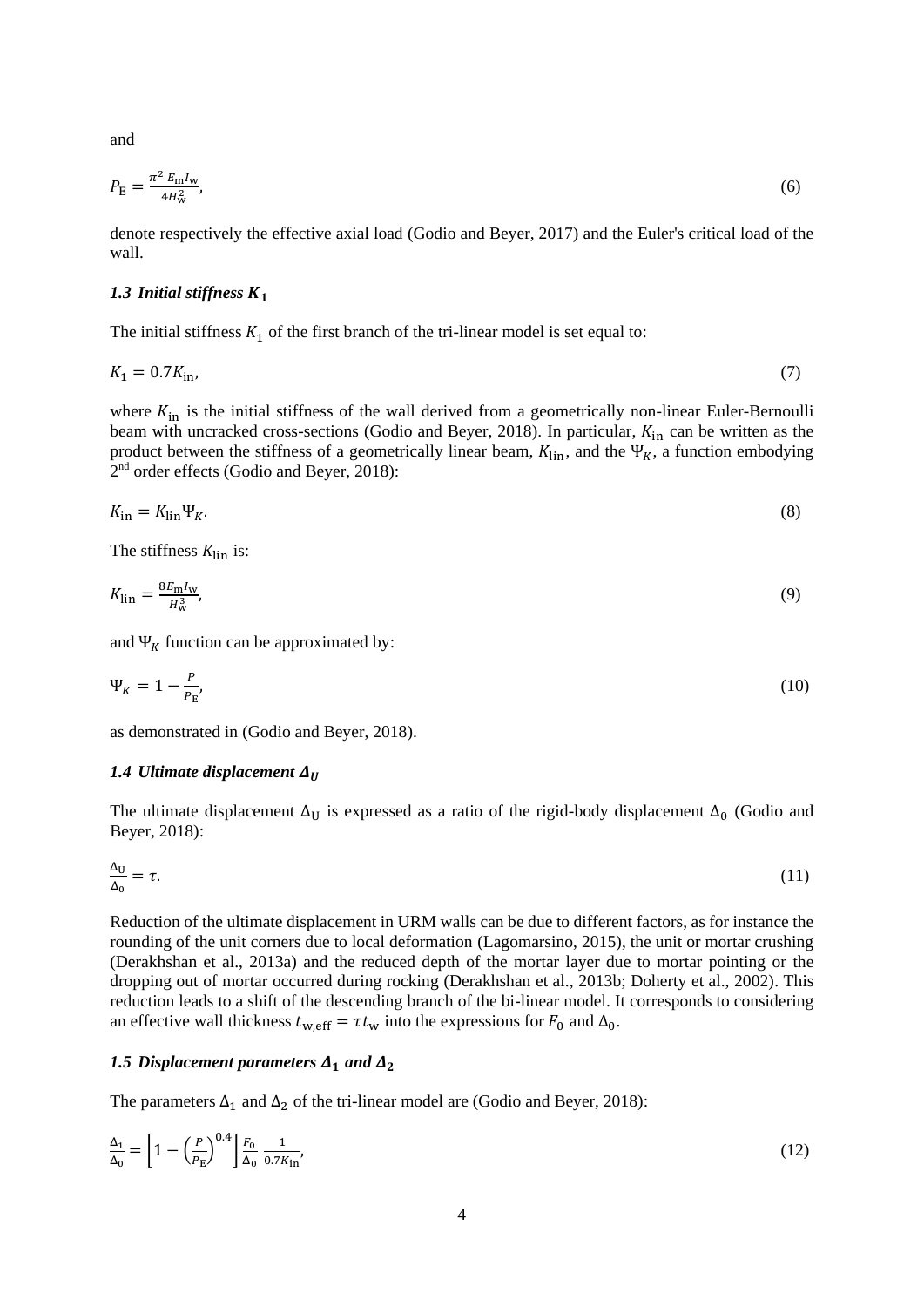and:



Figure 3 Cross-section of the walls tested on the shake table by (Giaretton et al., 2016).

<span id="page-4-0"></span>
$$
\frac{\Delta_2}{\Delta_0} = \left(\frac{P}{P_E}\right)^{0.4}.\tag{13}
$$

They are derived respectively as  $\Delta_1 = F_1/K_1$  and  $\Delta_2 = (1 - F_1/F_0)\Delta_0$  (Sorrentino et al., 2016).

#### *1.6 Failure condition*

The tri-linear model is integrated numerically as a single-degree-of-freedom system with non-linear elastic behaviour following the tri-linear  $F - \Delta$  relationship of [Figure 2.](#page-2-0) The following condition:

$$
|\Delta| \ge \Delta_{\mathbf{U}},\tag{14}
$$

is used in the simulations as failure condition for the wall.

#### **4. VALIDATION**

In (Godio and Beyer, 2018), the tri-linear model was compared to results from shake table tests involving URM walls spanning vertically between two supports. The tri-linear model is validated here by the comparison with experimental results from shake table tests carried out on URM parapet walls. The series of tests carried out at the University of Auckland and presented in (Giaretton et al., 2016) is used as benchmark.

Two unreinforced brick masonry walls of height 1180 mm, width 1200 mm and nominal thickness 230 mm are subjected to an out-of-plane base motion. The walls are indicated with P4-B and P7-C (Giaretton et al., 2016). The wall P6-B was also tested, but it is not considered for the validation as it was inclined of 45° on the shake table and was consequently subjected to a combined in-plane and outplane excitation (Giaretton et al., 2016). [Figure 3](#page-4-0) illustrates the boundary conditions adopted for the parapets: the first two brick courses are restrained by two angular steel profiles into which the bricks are casted. The walls are free of overburden,  $0 = 0$  kN. The mass density of the masonry is  $\rho = 1750$  kg/m<sup>3</sup>.

The ground motion recorded during the Christchurch earthquake (New Zealand, February 2011) was applied through the shake table (Giaretton et al., 2016). During the tests, the ground motion was scaled at increasing amplitudes of 10%  $(-0.05 \text{ g})$  until cracking was initiated into the walls. The tests were then repeated on the pre-cracked walls until rocking was initiated. The measurements recorded on the pre-cracked walls at the 30% of the ground motion are used for comparison with the tri-linear model. The acceleration history measured at the wall bottom (i.e. just above the support system) is used as input for the tri-linear model. For the simulations, a damping ratio of 5% is used. This value constitutes a lower bound of the values observed during free-rocking tests not only in this test campaign (Giaretton et al., 2016) but also in others (Graziotti et al., 2016; Griffith et al., 2004).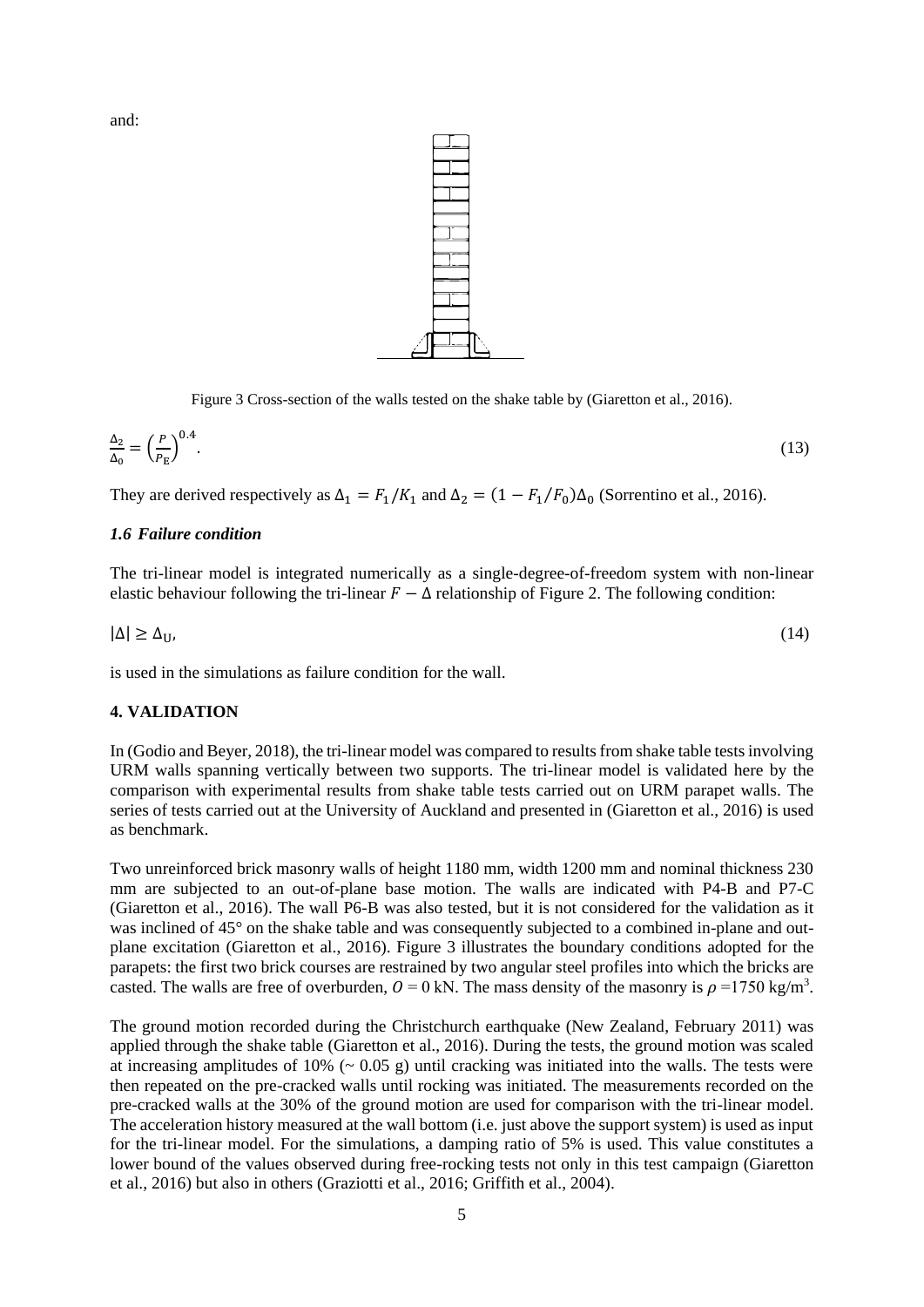Since no indications are provided about the elastic modulus of the masonry and due to the difficulty of predicting the state of degradation of the walls following the repeated shakes, the values of  $E_m$  are derived from the experimental  $F - \Delta$  curves shown in [Figure 4.](#page-5-0) In these curves, F is the force derived by multiplying the absolute acceleration measured at the centre of mass of the parapet by the total wall mass; assuming a triangular distribution of the relative acceleration along the wall height [\(Figure 2\)](#page-2-0) results in:

$$
F = M\frac{\dot{\Delta}}{2},\tag{15}
$$

where  $\ddot{\Delta}$  is the acceleration measured at the wall top. Based on these curves,  $K_{lin}$  can be directly estimated as  $K_{lin} = F/\Delta$ , and  $E_m$  deduced. The experimental acceleration is filtered by means of a lowpass filter at 20 Hz to avoid spikes.

[Table 1](#page-5-1) gives the parameters of the tri-linear model used for simulating the shake table tests. [Figure 4](#page-5-0) shows how the tri-linear model satisfactorily predicts the peak of the experimental force-displacement curves. [Figure 5](#page-6-0) and [Figure 6](#page-6-1) compare the tri-linear model with the experimental results in terms of displacement and acceleration histories, respectively, and show how the tri-linear model is able to seize the peak displacements and accelerations measured at the top of the wall, as well as the frequency content of the experimental response. [Table 2](#page-7-0) quantifies the error committed by the tri-linear model in reproducing the displacement histories through the ratio between the tri-linear (TRL) and experimental (EXP) peak wall displacements  $\Delta_{\text{max}}$ , and three error estimators RMS, WME and WME(20), whose definition can be found in (Godio and Beyer, 2018; Al Shawa et al., 2012). The mean values are in line with those found in the previous validation carried out on the model for walls spanning between two supports (Godio and Beyer, 2018).

<span id="page-5-1"></span>Table 1 Parameters of the tri-linear model used for simulating the shake table tests carried out at the University of Auckland.

| Wall                  | $\Delta_1/\Delta_0$ | $\Delta_2/\Delta_0$ $F_1/F_0$ |       |
|-----------------------|---------------------|-------------------------------|-------|
| (a) wall P4-B $0.017$ |                     | $0.305$ $0.695$               |       |
| (b) wall P7-C $0.022$ |                     | 0.345                         | 0.655 |



<span id="page-5-0"></span>Figure 4 Shake table tests carried out at the University of Auckland (Giaretton et al., 2016): simulation by means of the proposed tri-linear model. Force-displacement response.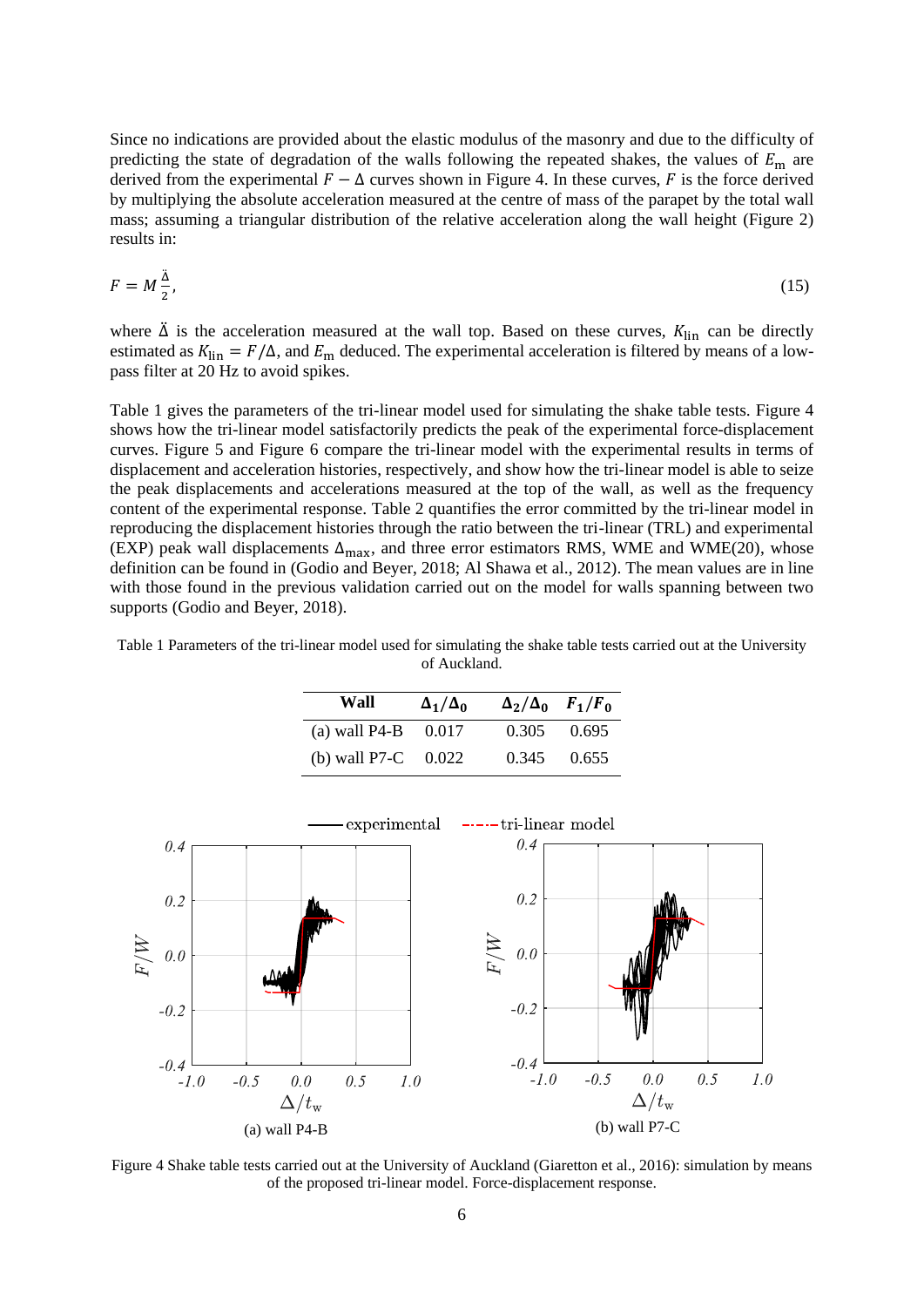

<span id="page-6-0"></span>Figure 5 Shake table tests carried out at the University of Auckland (Giaretton et al., 2016): simulation by means of the proposed tri-linear model. Displacement histories.



<span id="page-6-1"></span>Figure 6 Shake table tests carried out at the University of Auckland (Giaretton et al., 2016): simulation by means of the proposed tri-linear model. Acceleration histories.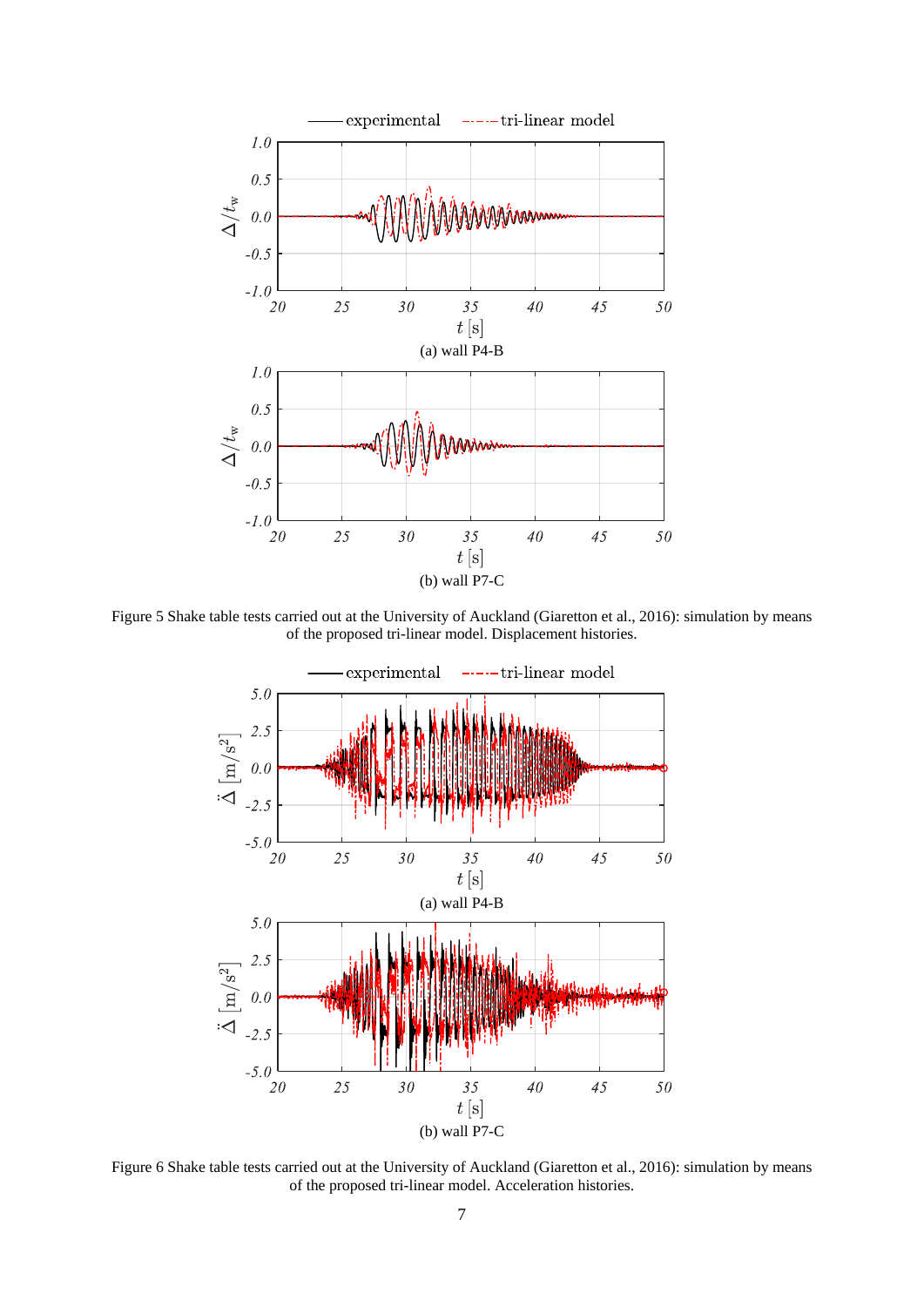| Wall            | $\Delta_{\rm max}^{\rm TRL}/\Delta_{\rm max}^{\rm EPX}$ |             | RMS WME WME $(20)$ |  |
|-----------------|---------------------------------------------------------|-------------|--------------------|--|
| (a) wall $P4-B$ | 1.160                                                   | 0.055 1.028 | 1.190              |  |
| (b) wall $P7-C$ | 1.364                                                   | 0.243 1.091 | 1.243              |  |
| mean            | 1.262                                                   | 0.149 1.059 | 1.217              |  |

<span id="page-7-0"></span>Table 2 Error committed by the tri-linear model in simulating the shake table tests carried out at the University of Auckland.

#### **5. CONCLUSIONS**

A new tri-linear model for vertically-spanning URM walls was presented and validated for cantilever or parapet walls, based on results from shake table tests documented in the literature. The herein presented validation complements the one previously carried out for walls spanning vertically between two supports (Godio and Beyer, 2018). Use of the tri-linear model can be envisaged for carrying out nonlinear time history analyses, and for computing the displacement demand of the walls, through an equivalent linear elastic single-degree-of-freedom system with a stiffness equal to the secant stiffness  $K_2$  given by the tri-linear model. A possible extension of the model may involve the introduction of the diaphragm deformability at the top and bottom supports of the wall in the formulation. Examples of this kind can be found in (Derakhshan et al., 2015; Landi et al., 2015).

# **ACKNOWLEDGMENTS**

The authors wish to acknowledge the financial support provided by the Swiss Federal Office of the Environment and the Construction Department of the Canton Basel-Stadt for funding the work. The authors are also thankful to Dr. Marta Giaretton, Prof. Dmytro Dizhur and Prof. Jason Ingham for providing the dataset used for validating the present research.

# **REFERENCES**

- Derakhshan, H., Griffith, M. C., and Ingham, J. M., (2013a). Out-of-Plane Behavior of One-Way Spanning Unreinforced Masonry Walls. *Journal of Engineering Mechanics*, 139(4): 409–417.
- Derakhshan, H., Griffith, M. C., and Ingham, J. M. (2013b). Airbag testing of multi-leaf unreinforced masonry walls subjected to one-way bending. *Engineering Structures*, 57: 512–522.
- Derakhshan, H., Griffith, M. C., and Ingham, J. M. (2015). Out-of-plane seismic response of vertically spanning URM walls connected to flexible diaphragms. *Earthquake Engineering and Structural Dynamics*.
- Derakhshan, H., Nakamura, Y., Ingham, J. M., and Griffith, M. C. (2017). Simulation of Shake Table Tests on Out-of-Plane Masonry Buildings. Part (I): Displacement-based Approach Using Simple Failure Mechanisms. *International Journal of Architectural Heritage*, 11(1): 72–78.
- Doherty, K., Griffith, M. C., Lam, N. T. K., and Wilson, J. (2002). Displacement-based seismic analysis for outof-plane bending of unreinforced masonry walls. *Earthquake Engineering and Structural Dynamics*, 31: 833–850.
- Giaretton, M., Dizhur, D., and Ingham, J. M. (2016). Dynamic testing of as-built clay brick unreinforced masonry parapets. *Engineering Structures*, 127: 676–685.
- Godio, M., and Beyer, K. (2017). Analytical model for the out-of-plane response of vertically spanning unreinforced masonry walls. *Earthquake Engineering & Structural Dynamics*, 46(15): 2757–2776.
- Godio, M., and Beyer, K. (2018). Tri-linear model for the out-of-plane seismic assessment of vertically-spanning unreinforced masonry walls, submitted.